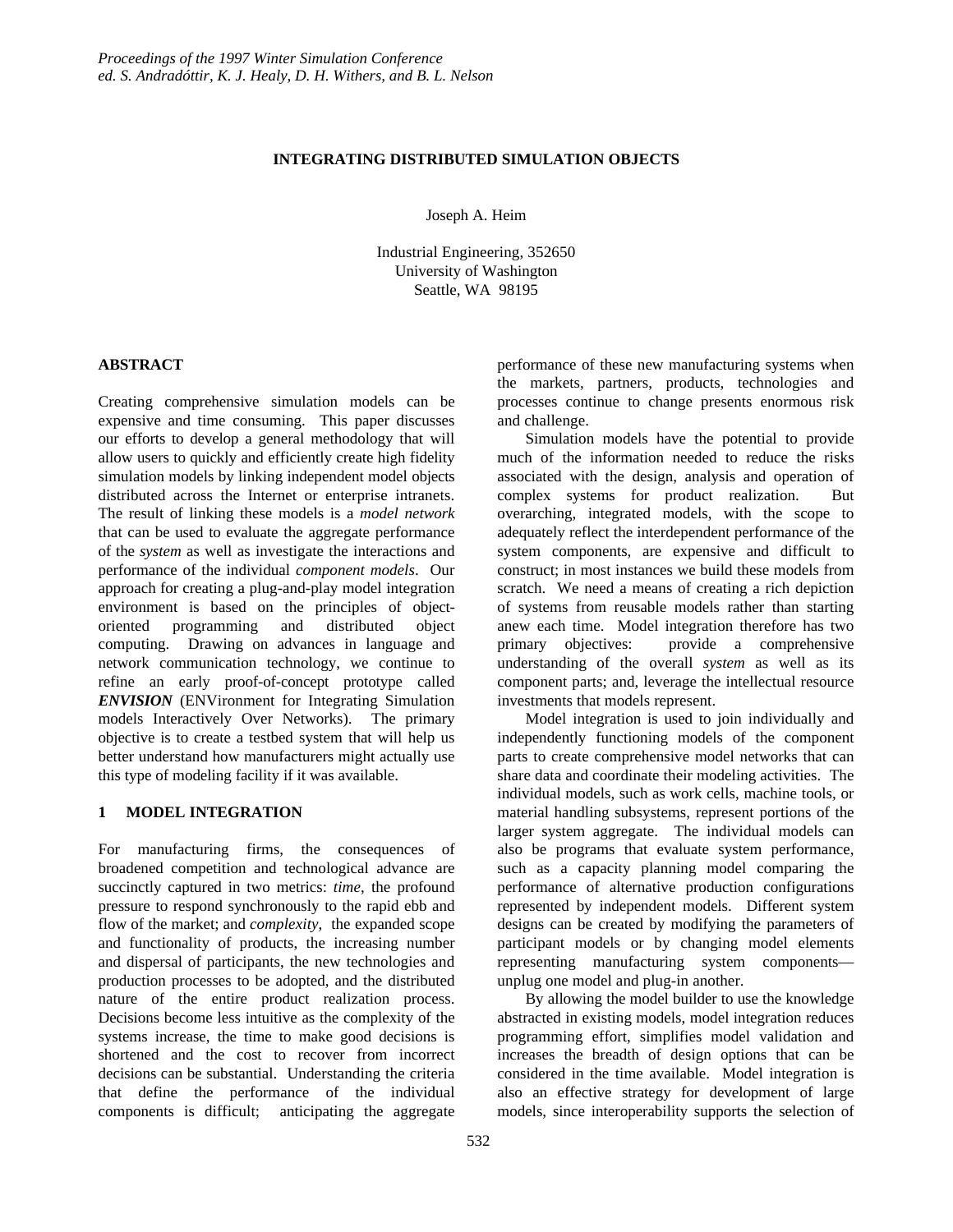the language and environment most appropriate to each element of the design effort. For instance, we could have one or more models that were computationally intensive and others that would run adequately on a small workstation or personal computer. With distributed model integration models remain on the computer providing the appropriate resources; their integration is a matter of network data communications.

In this paper we present a methodology for integrating distributed simulation models that is vendor, language- and platform neutral. The fundamental concepts used to create comprehensive system models from distributed models is based on object-oriented programming, client/server relationships and intelligent agent assisted model network construction.

### **2 COMPONENT-BASED MODELING**

Much of the cost associated with modeling can be attributed to the approach we take towards model construction and software development in general (Cox 1996). In the early 1800s, classical manufacturing was in a similar situation: products were made by skilled craftsmen, each component fashioned in a cut-to-fit fashion, so product costs were high. Interchangeable component parts ushered in the industrial revolution. Because skilled workmen were no longer required for product assembly, the cost of manufactured products were significantly lower, and, accordingly, many more people were able to afford manufactured products.

Model building is still in the craftsman-mode of production. It needs to move from the classical, cut-tofit handiwork approach to an industrial-based method of fabrication from interchangeable component parts. Model "assemblers" should be able to integrate the model component parts in a plug-in manner, thus minimizing the time, cost and expertise required to construct comprehensive models within the context of their organization. The basic methodology we want to create reminds us of the Lego-blocks children use to build complex representations of machines and buildings, and the Plug-and-Play technology that allows us to change personal computer hardware components without coordinating complicated switch settings and software drivers.

#### **2.1 Plug-and-Play Modeling**

Although we have to be careful to not push it too far, building our own stereo systems—the way we select and assemble the components we need to play and record music—can be a somewhat more accessible metaphor for explaining how one might construct plug-and-play models of complex manufacturing systems.

By adhering to the guidelines for proper mating of physical connectors and matching appropriate electrical characteristics, a variety of stereo components can be combined to create a wide range of audio systems: a minimal configuration providing adequate presentation of the broadcast signal or recorded media; at the opposite end of the spectrum, we can use audio components of greater fidelity to present a sound that is very rich and difficult to distinguish from a live performance. We can easily add new components to the system, substituting higher fidelity components where we feel we gain the most benefit (e.g., volume versus quality of sound appears highly correlated to age and income of the owner), and replace aggregated subsystems (combined preamplifier, amplifier and tuner) with a set of components that individually accomplish the same functions with greater control and precision (e.g., ability to adjust frequency curves).

The basic result of each configuration is the same, the ability to hear broadcast or recorded music. The difference is in the precision, quality and fidelity of reproduction, a result of the particular component parts we used and their interactions. Interoperability of the components is based on well defined protocols for communication among the components. For stereo systems the protocols are a set of standards for physical and electrical interconnection of audio components.

#### **2.2 New Integration Technology**

The approach we propose is obviously then not a unique concept but rather a synthesis and extension of many ideas and developments published (Fishwick 1996; Zeigler 1990) as well as many of the modeling researchers with whom we have discussed most of the issues presented in this paper. (Delen, Pratt and Kamath 1996; Kamath, Pratt and Mize 1995)

The technologies available now and those on the horizon anticipate important applications in many areas beyond simulation and other forms of modeling activities. (Hawker and Waskiewicz 1996) But for simulation and modeling, advances in network communications and programming languages provide opportunities to create the standards and protocols that will allow simulation models to interoperate in the much the same way that physical and electrical protocols allow audio components to be interconnected and function. (National Research Council 1994, 1995)

The most important network communication and user interface developments are HTTP (HyperText Transfer Protocol) and web browsers (e.g., Netscape's Navigator and Microsoft's Explorer). Java, a networkcentric, object programming language provides a platform-independent way of creating model objects,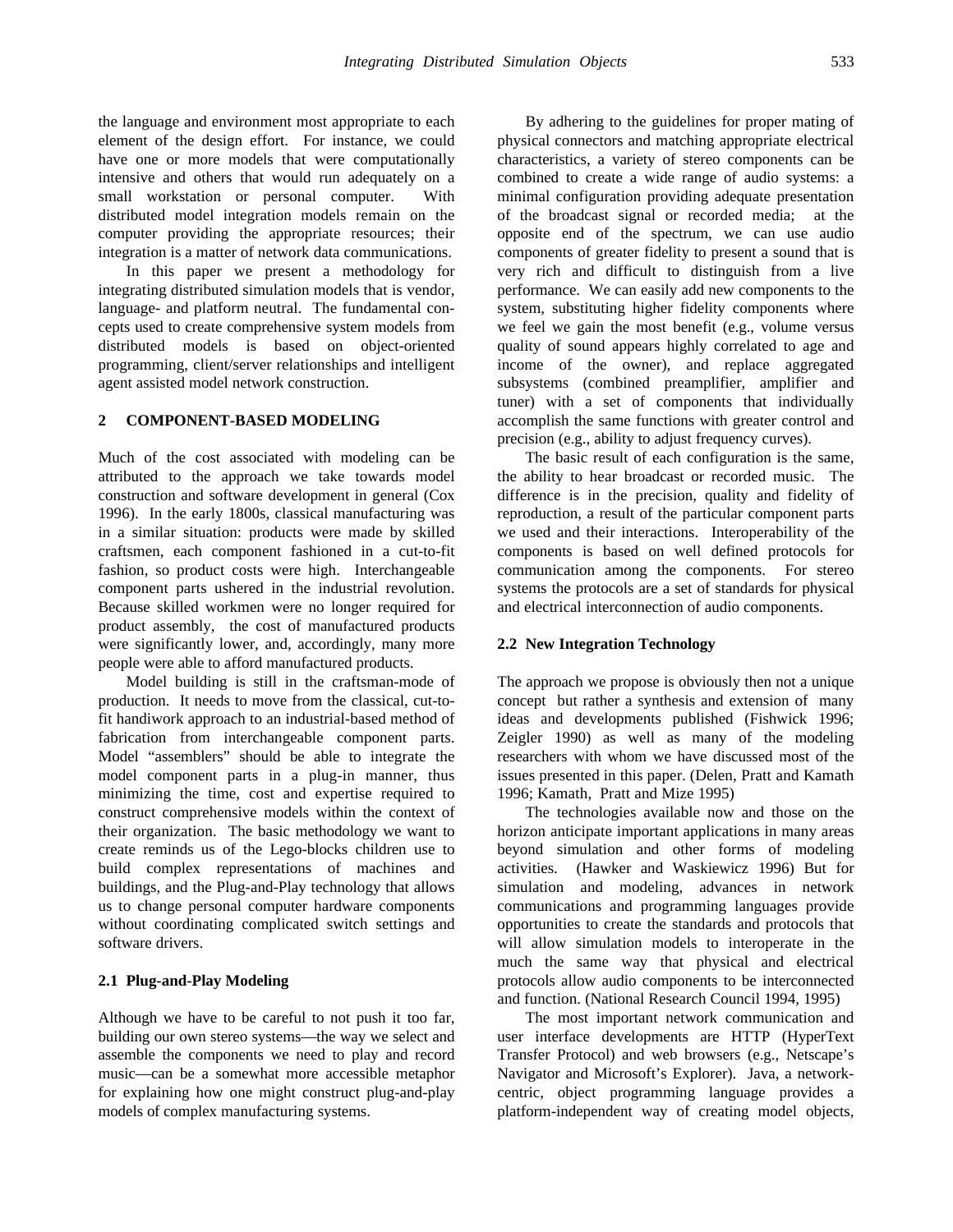and CORBA (Common Object Request Broker Architecture) provides an open object infrastructure, or middleware, that allows simulation objects created with object-oriented as well as procedural programming languages to interoperate across the data communications networks. (Vinoski 1997; Gosling and McGilton 1996; Nair, Miller and Zhang 1996) These technologies provide a vendor- and language-neutral foundation on which model builders anywhere in the world can construct comprehensive systems models by composition and synthesis of component models (software or model objects) accessible on the Internet.

The integration of distributed simulation models is based on three fundamental themes: (1) models are *objects*; (2) they communicate with one another in *client/server* relationships by passing messages; and (3) each model is represented by an *agent* that explains the capabilities of the model and assists with integration of that model. A few words about objects, client server relationships and agents will clarify our approach to distributed model integration.

### **2.3 Programs and Objects**

An enormous object-oriented programming and design literature is available, so only a brief overview of objects and object-oriented simulation is presented here. (Buss 1996; Joines and Roberts 1994; Dahl and Nygaard 1966) Three basic principles define object oriented programming: *encapsulation*, the way objects hide implementation and associated data but advertise functionality; *message passing*, a strict protocol by which objects communicate and request performance of advertised functionality by other objects; and *classes and* inheritance, a means of organizing the kinds objects you create to maximize code reuse and minimize maintenance efforts. ( Goldberg and Robson, 1983) A significant benefit of object-oriented programming is the reduction in *cognitive distance* between the world you wish to represent in the computer and the mechanisms you have available to accomplish that representation. Object oriented programming does this by preserving the decomposition of the system in the computer code you create. (Booch 1986)

#### **2.4 Objects as Simulation Models**

For instance, if you were creating a model of a manufacturing plant you might want to represent the machines, routings, work in process, the tools and fixtures, the customer orders and the workers. Using an objected oriented approach, we identify the "things" or entities in the system and the relationships among the entities--what they do to accomplish the objectives of

the system. Our application entities or *objects* might be the customer orders, workers, routings, machines, tools and fixtures, and work in process. Each of these *objects* would be represented by a coherent chunk of code that contained all *functionality* for that object as well as the *state* of the object. The functionality would be that set of activities the object would perform if asked, and the state of the object would be the value of all variables describing that particular object. For example, the customer order object would be able to answer questions about its internal state such as "what kind of product are you," or "what is your due date." The machine objects might respond to messages such as "begin busy state with this order." The result of that message would be that the machine object receiving the message would change the value of the internal state variable representing its busy/idle status.

#### **2.5 Client/ Server Relationships**

The most widely dispersed example of client/server relationships is the world wide web (WWW). Our *browsers* (Netscape and Internet Explorer) are the clients and the applications providing information and data are the servers. We say that the *requests* come from *clients* and that the *server responds* to those requests. In more advanced applications the client or server attribution is likely to be dynamic, based on the context of the communicating program processes: sometimes a program process will be a server, but in other contexts it may also be a client of another program process.

For instance, its easy to envision a situation in which our WIP order objects, machine objects and material handling objects could be both clients and servers. An order (client) requests that a machine object (server) perform some transformation; the machine object (client) in turn requests that the material handling system (server) transport the WIP order from its present location. In all cases, servers are not concerned with the source of the request (in object terms, the request is a message) except to know where the results of the request must be returned. Of equal importance, the client is not concerned about the manner in which its request is accomplished by the server (the server encapsulates, or hides the manner in which it computationally achieves its activities). This kind of relationship among program processes provides great flexibility for implementation. Since clients have no concern about internal changes to implementation, revisions and improvements to the server-side of the relationship can proceed independently. The server is only responsible for continuing to respond to its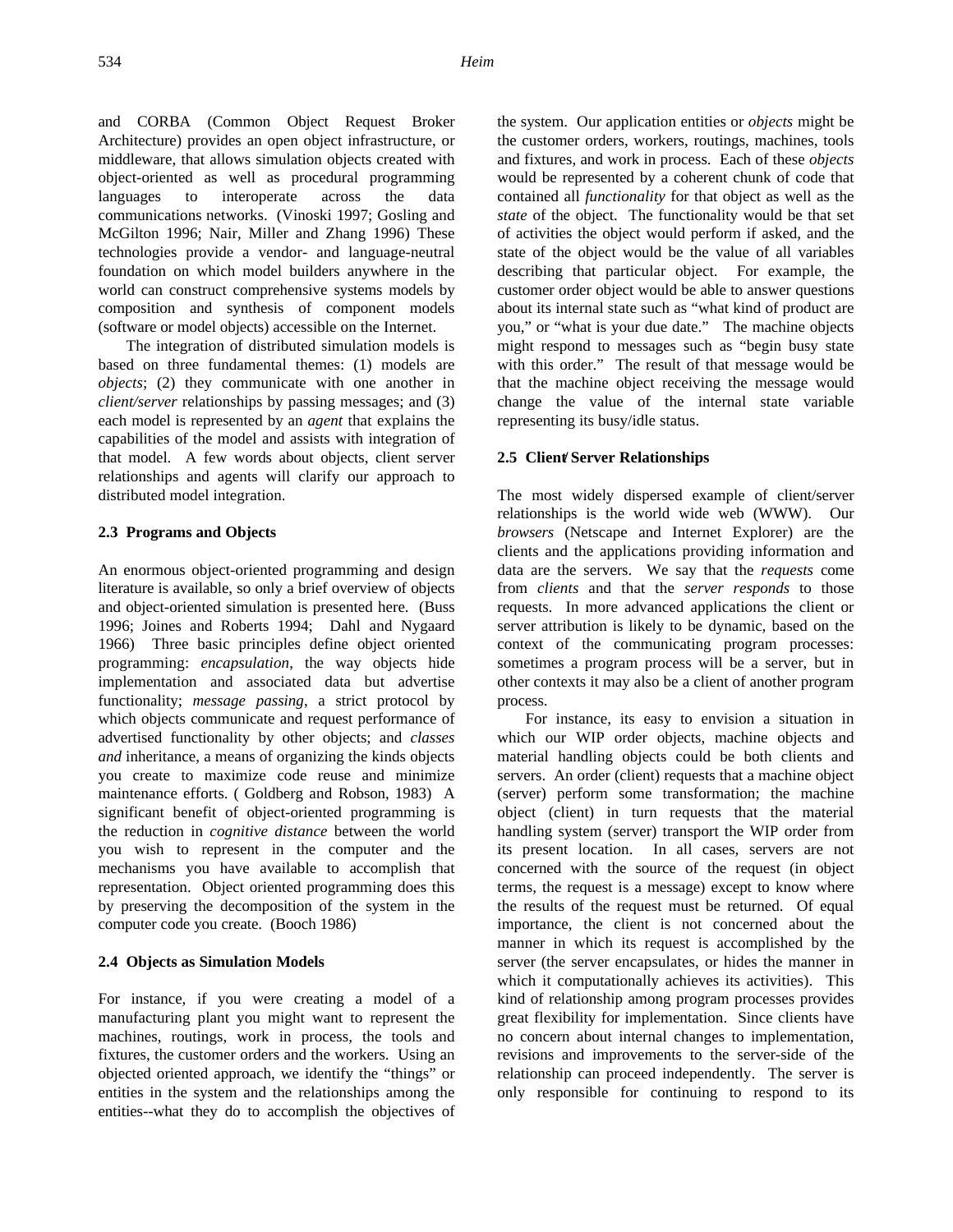previously advertised capabilities (services) in the agreed upon manner (the protocols for exchange).

This means that we can substitute modeling implementations, even going so far as to move the model to a new platform for higher speed computation, and the users, the remote clients of that model will not have to make changes to the manner in which the models interact. Improvements and maintenance may proceed independently of users of the model services.

### **2.6 Agents**

Agents are software programs that execute specific tasks on behalf of another party. The rules under which they operate can be created and defined in various ways and of varying complexity and sophistication. Agents can also be characterized by whether they are deliberative or reactive, that is do they respond to stimuli or do they have an internal reasoning logic which allows them to participate in "thoughtful" processes. For instance, an email agent would be reactive. It would monitor receipt of messages and based on the database of criteria provided, the agent would filter and dispatch each message into the appropriate folders (immediate response, work related, entertainment, no response necessary) for our later perusal and action. A deliberative agent might try to formulate responses to the received email messages by more closely examining the message content.

For our modeling purposes, the agents will provide reactive services. They will help model builders select the appropriate model from among a menu of models, and they will assist in the configuration and operation of the distributed model networks. An important aspect of model integration is the selection of appropriate models to be linked. The agent provides an open ended structure into which we will later be able to incorporate the necessary information and mechanisms to address the semantic issues of model selection more completely.

Our basis for integrating distributed models then is to create the framework and methodology in which individual models can become message-passing objects that communicate with one another as both clients and servers. Each model has associated with it an agent that describes the capabilities of the model, its constraints and data needs as well as the data it produces and coordination requirements. The agents for the models also generate the interface programming logic needed to participant in the distributed modeling activity.

## **3 ENVISION: AN ENVIRONMENT FOR MODEL INTEGRATION**

Earlier model integration efforts by the author produced an unrefined, but operational, proof-of-concept prototype called ENVISION. The prototype helped us explore many of the architectural issues involved in creating an open systems integration methodology, and demonstrated that linking distributed object-models (analytical as well as simulation) was feasible for tasks that were otherwise quite difficult and time consuming when the models were integrated in more traditional ways (e.g., file translation, hand carrying results between programs, customized interfaces). (Heim 1994)

But the original version of ENVISION required a combination of C, Smalltalk and FORTRAN routines, and too many low-level operating system calls to be of practical application. However, the availability of data communications-enabled, object-based programming languages such as Java (Gosling and McGlinton 1996), and the ability to construct high-performance, platformindependent graphical user interfaces has encouraged us to revisit the implementation of ENVISION. The motivation has come from our recognition that many of the 375,000 smaller manufacturers in the United States would likely benefit from greater access to simulation modeling, but most have not adopted the technology. ( National Research Council 1993) Recent investigations, therefore, are concerned with understanding how the firms would use such a modeling facility and from where they would expect to obtain the models for integration.

Rather than reviewing the original implementation of ENVISION in detail, we'll look at the approach we have taken to convert it into a more useful and accessible system. The development effort has been divided into three major tasks:

- Developing a standard methodology to transform individual distributed simulation models into objects with full network communicating abilities;
- Creating agents to assist in selection and integration of models;
- And developing an environment that brings together the tools and mechanisms to construct model networks and monitor and control their interactions.

Our objective is to create a testbed system that will help us better understand how manufacturers might actually use this type of modeling facility if it was available.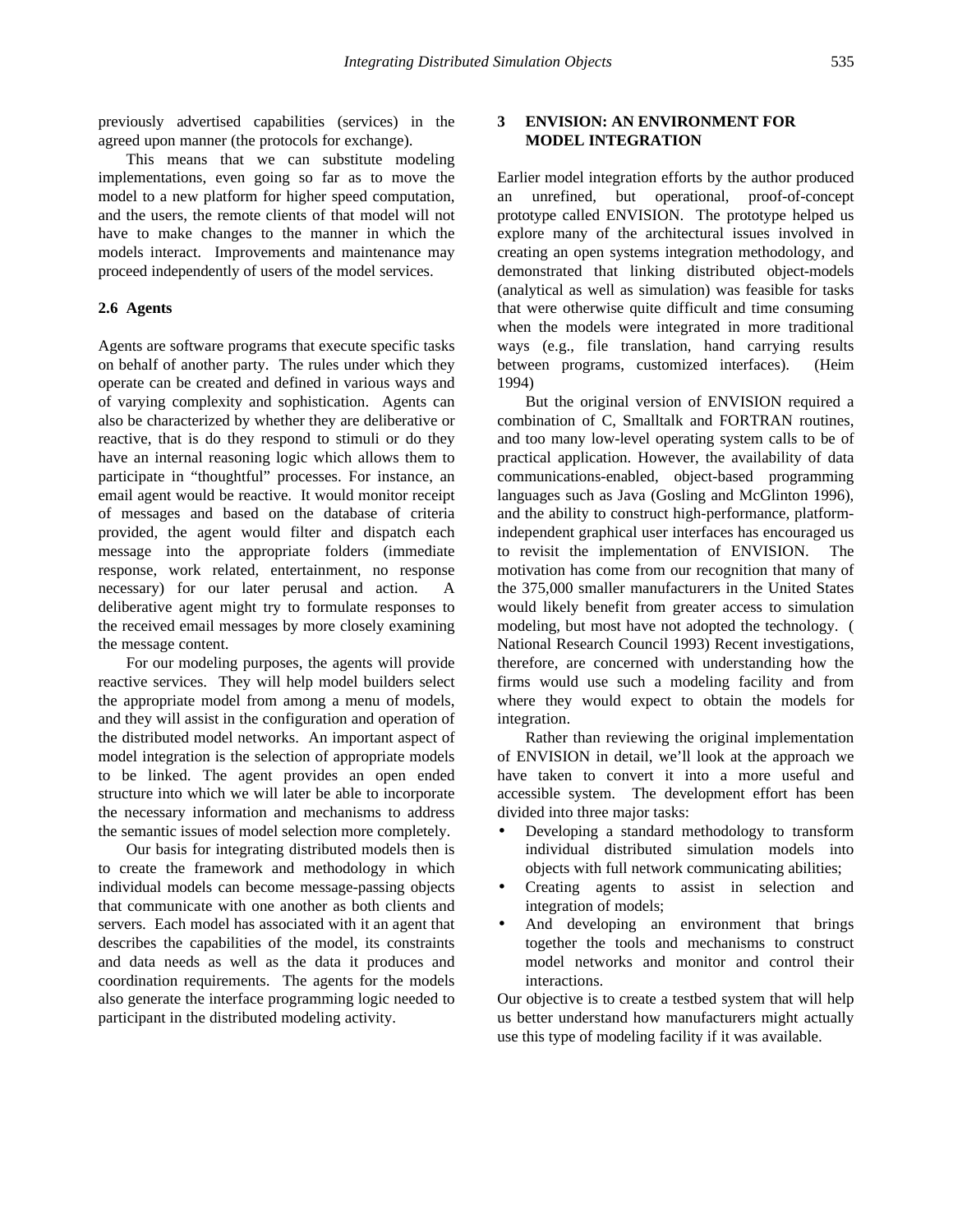## **3.1 Model Objectification**

The first research task is to develop a standard manner for describing the model interfaces that will allow independent models to interoperate as an association of distributed model-objects. Although all new code will be written in Java for reasons of portability and ease of extension, we are not likely to have models of any consequence written in Java. Models created with "legacy" simulation languages will continue to be the major source of potential model objects, so we create an object shell, or wrapper, that surrounds the model and enables it to send and receive messages in a standard object-like manner. This provides the "outer" communications edge of the wrapper. The other portion of the wrapper, the "inner" edge of the communications standard is concerned with creating a mapping facility that translates the language of the host into the standard at the opposite edge of the object wrapper. For instance, some models read and write to files or particular hardware ports on the computer. These must be mapped into message-format leaving the model and converted from message format into file format when coming into the model from outside its wrapper.

The wrapper or shell provides the mechanisms for translating a model into a standard format. But that doesn't get the model object connected to other model objects, possibly on other computers on the Internet. A concept called *middleware* provides the network interoperability among the distributed model objects.

Middleware is the translating layer between heterogeneous clients and servers (both of them are objects); those objects could be on different computer platforms, they could be written in different languages, and they could be located anywhere on the Internet or an enterprise intranet. Because we intend to develop an open systems architecture and methodology for model integration, we will avoid vendor-specific implementations that are not open to current and developing standards. The most open middleware choice at this time is CORBA (Common Object Request Broker Architecture), an industry specifications standard for distributed computing. (Vinoski 1997)

Object Request Brokers (ORBs) are the software analog of the hardware backplane, or bus, in which electrically standardized pin assignments and physical configuration allow a set of electronic subassemblies (e.g., printed circuit boards) to be combined to accomplish some system objective. Following this analogy, our collection of encapsulated simulation models are our printed circuit boards and the ORB is our backplane for connecting our model-objects. The set of messages to which our models will respond are the electrical standards for pin assignment and the ORB

assures that pin assignments among the model-objects are matched correctly.

Model objects require one more layer of software to allow them to interoperate without concern for platform, language or location. This layer of software is needed to create the an interface that crosses the Internet. An interface generator, under the control of the model agent, creates the appropriate IDL (Interface Definition Language) with which the encapsulated models will communicate. The IDL allows the creators of individual component models (such as a machine model or material handling system model) to specify in a standard manner the functions their models provide for access by potential client models without concern for what kind of computer will interoperate or in what language the remote model participants were written.

# **3.2 Building Model Agents**

The purpose of model agents is to facilitate the construction of network models. Model agents know what their model object can accomplish, what data they need to perform those actions and what information the model will provide as it executes. For example, when a person wants to construct a network model, they download the model agents representing all of the model objects needed. The agents will configure the interface of their respective model objects and provide the information necessary to configure the network model. The agents also help the network model builder select the appropriate model objects from those available on the network by providing semantic information about the model objects they manage. The builder of the individual models creates each model agent using tools and templates also developed in this project.

The agent is created and maintained separately from the model. For instance, there could be several implementations of the same modeling function and all could be represented by the same agent. The agent would help the user select the most appropriate implementation based on execution speed, size of the task to model, ancillary capabilities (e.g., graphical or animation output).

As the specificity, functionality and intellectual property content of models from equipment suppliers and other commercial sources grows, the importance of retaining control and restricting access will become important. (Cox 1996) Agents can provide the intellectual property controls and accounting mechanisms needed to allow customers considering adoption of their equipment access to their high fidelity models. Vendors could charge users for access to their models and rebate those costs if the equipment modeled was subsequently purchased from them.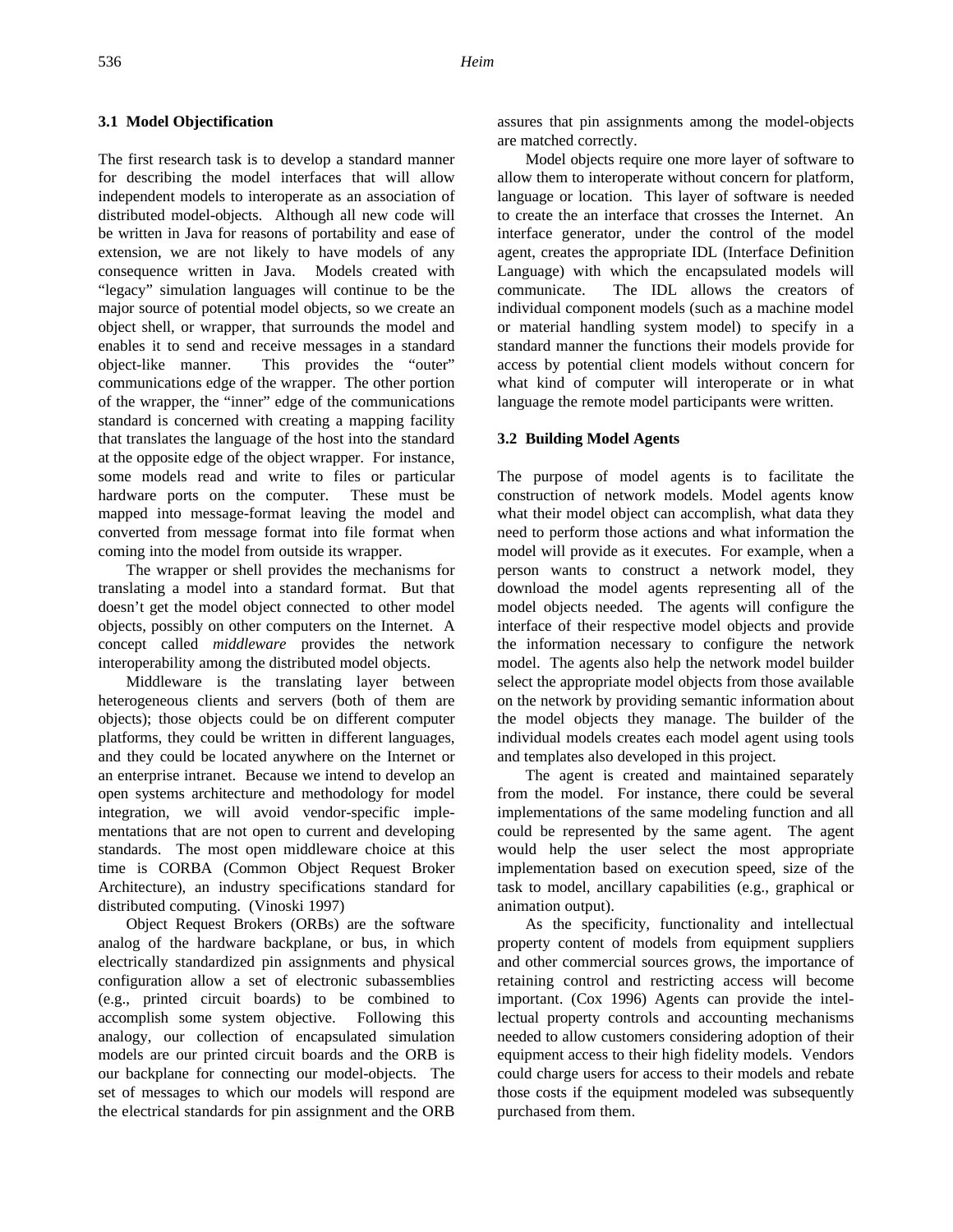# **3.3 An Environment for Constructing Model Networks**

The final task is the definition and construction of an integrated environment in which model objects can be accessed and connected into network models. The network model construction environment must have a means of determining the availability of models, link the models into an appropriate federation and then provide the mechanisms for controlling the execution and capturing the results of the modeling activities. We are using a browser-based GUI to construct and operate the model network. LDAP (Lightweight Directory Access Protocol) defines a reasonably simple mechanism for Internet clients to query and manage an arbitrary database of hierarchical attribute/value pairs over a TCP/IP connection. An implementation of LDAP client-server protocol will be used to retrieve and manage a directory for locating available model objects.

When distributed models function in a model network their progress and activity must be coordinated, that is, results from one or more models may need to be provided as input data for several other models; interactions and dependencies among components of the manufacturing systems are not limited to simple pairwise associations. The model construction environment is also responsible for defining modeling coordination needs and then accomplishing those coordination functions with only minimal input from the people building the model networks. The number of decisions to be made by the model builder should be minimized as well as the responsibility for identifying when data exchanges occur among participant models. Coordination of the models remains an unresolved issue, although we believe that the work by Zeigler (1990) and others on parallel/distributed model execution can provide important guidelines on developing the necessary coordination mechanisms for the distributed simulation objects. (Chow and Zeigler 1994)

# **4 SUMMARY**

Modeling reduces time, cost and risk while producing information needed for design, analysis and operation of complex production systems. However, the costs of modeling, the expertise required, and the need to create models that are context representative are impediments to more wide spread adoption of simulation technology. We need a means of easily creating comprehensive system representations from reusable models rather than starting anew each time. In this paper we presented a methodology for integrating distributed simulation models that is vendor-, language- and platform-neutral.

The fundamental concepts are based on object-oriented programming, client/server relationships and intelligent, agent-assisted model network construction. A primary objective of model integration is to obtain a better understanding of the system, the performance of the component parts and their interactions. We want to be able to construct models that become good information systems and expose errors and stimulate their correction before the systems are operational. (Brooks 1995)

# **REFERENCES**

- Booch, G. 1986. Object-Oriented Development. *IEEE Trans. Software Engineering*, Vol. SE-12, No. 2, February, 211-221.
- Brooks, Fred. 1995. *The Mythical Man-Month*, Anniversary Edition, Addison-Wesley, Reading MA.
- Buss, A.H. and K.A. Stork. 1996. Discrete Event Simulation on the World Wide Web Using Java. *Proceedings of the 1996 Winter Simulation Conference*, Coronado, CA, 780-785.
- Chow,A.C. and B.P. Zeigler. 1994. Parallel DEVS: A Parallel, Hierarchical Modular Modeling Formalism. *Proceedings of the 1994 Winter Simulation Conference. Lake Buena Vista*, FL, 716-722.
- Cox, Brad. 1996. *Superdistribution: Objects as property on the electronic frontier.* Addison-Wesley, Reading, MA.
- Dahl, O.J. and K. Nygaard. 1966. SIMULA-An ALGOL-based Simulation Language. *Communications of the ACM*, Vol. 106, September, 671-678.
- Delen, D., D. Pratt and M. Kamath. 1996. A New Paradigm for Manufacturing Enterprise Modeling: Reusable, Multi-Tool Modeling. *Proceedings of the 1996 Winter Simulation Conference*, Coronado, CA, 985-992.
- Fishwick, P.A. 1996. Web-Based Simulation: Some Personal Observations. *Proceedings of the 1996 Winter Simulation Conference*, Coronado, CA, 772- 779.
- Goldberg, Adele and David Robson. 1983. *Smalltalk-80: The Language and Its Implementation*, Addison-Wesley, Reading, MA.
- Gosling, J. And H. McGilton. 1996. The Java Language Environment: A White Paper.

http://www.JavaSoft.com/doc/language\_environment/

- Hawker, Scott and Fred Waskiewicz. 1996. Agility enabled by the SEMATECH CIM Framework. In *SPIE Proceedings*, *Plug and Play Software for Agile Manufacturing*, Boston, MA, 69-95.
- Heim, J.A. 1994. Integrating Distributed Models: The Architecture of ENVISION. *International Journal of*